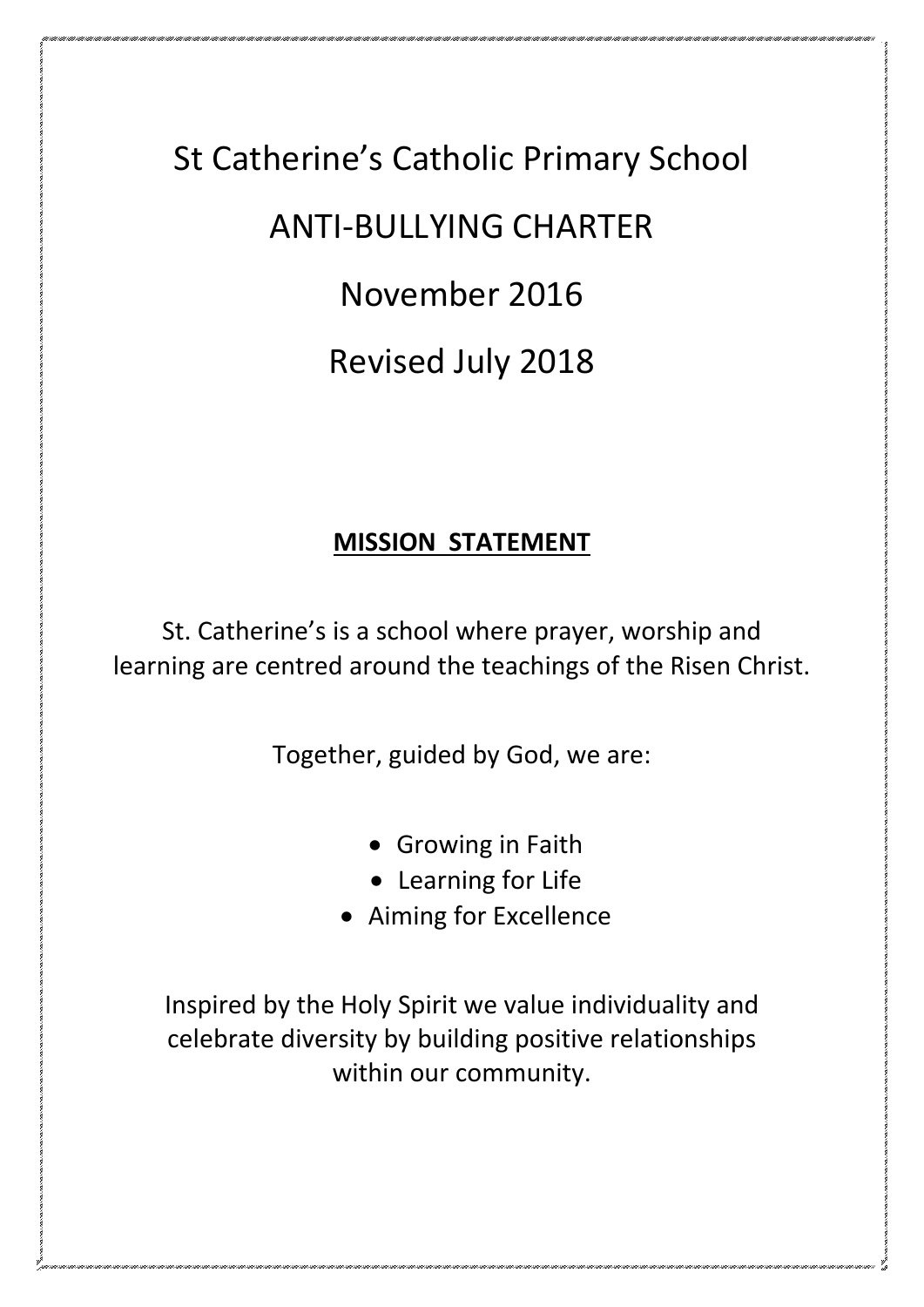As pupils of St Catherine's we understand Bullying to be -

- When you are targeted constantly, everyday or frequently
- When you are caused physical, mental and emotional harm
- Something that can happen by individuals or groups

We know that it can take all different forms –



We know that being bullied can make children feel-

- Sad
- Upset
- Angry
- Left-out
- Lonely
- Negative
- That they do not like themselves (low self-esteem)

We know that children put up with being bullied because-

- They feel threatened
- They worry that the situation could get worse
- They are frightened of the consequences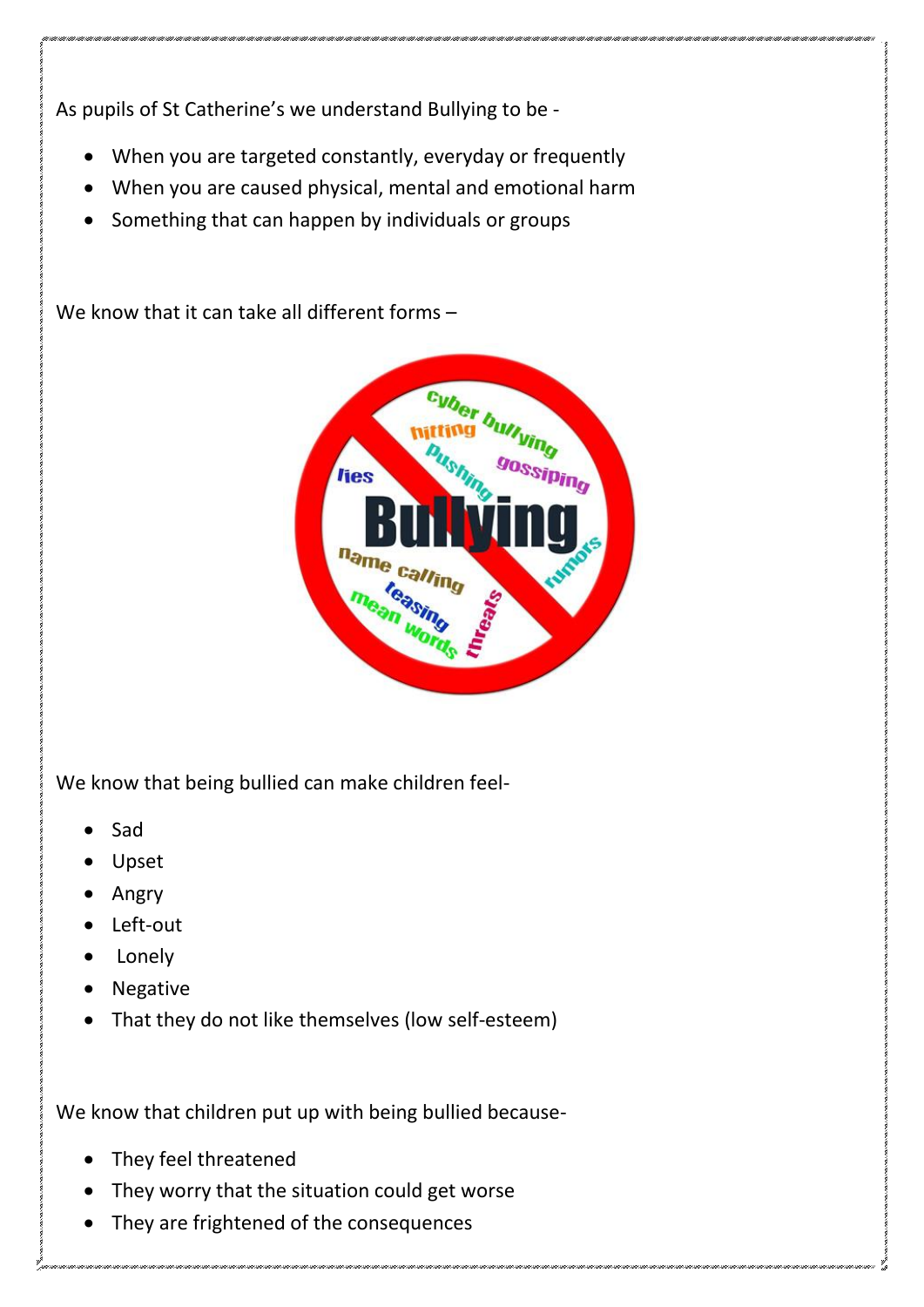If we are being bullied we can–

- Think about what Jesus would want us to do
- Ask them to STOP
- Walk away

How to get help in school-

- Talk to any adult
- Go to the 'Friendship Stop'
- Share it with a friend
- Go to an older child for help, comfort and support

## The Adult we talk to will-

- Listen to you
- Comfort and Reassure you
- Talk to other adults as necessary
- Make notes by talking to both the Victim and the Bully
- Talk to our parents/carers
- Agree future actions
- Monitor the situation over time